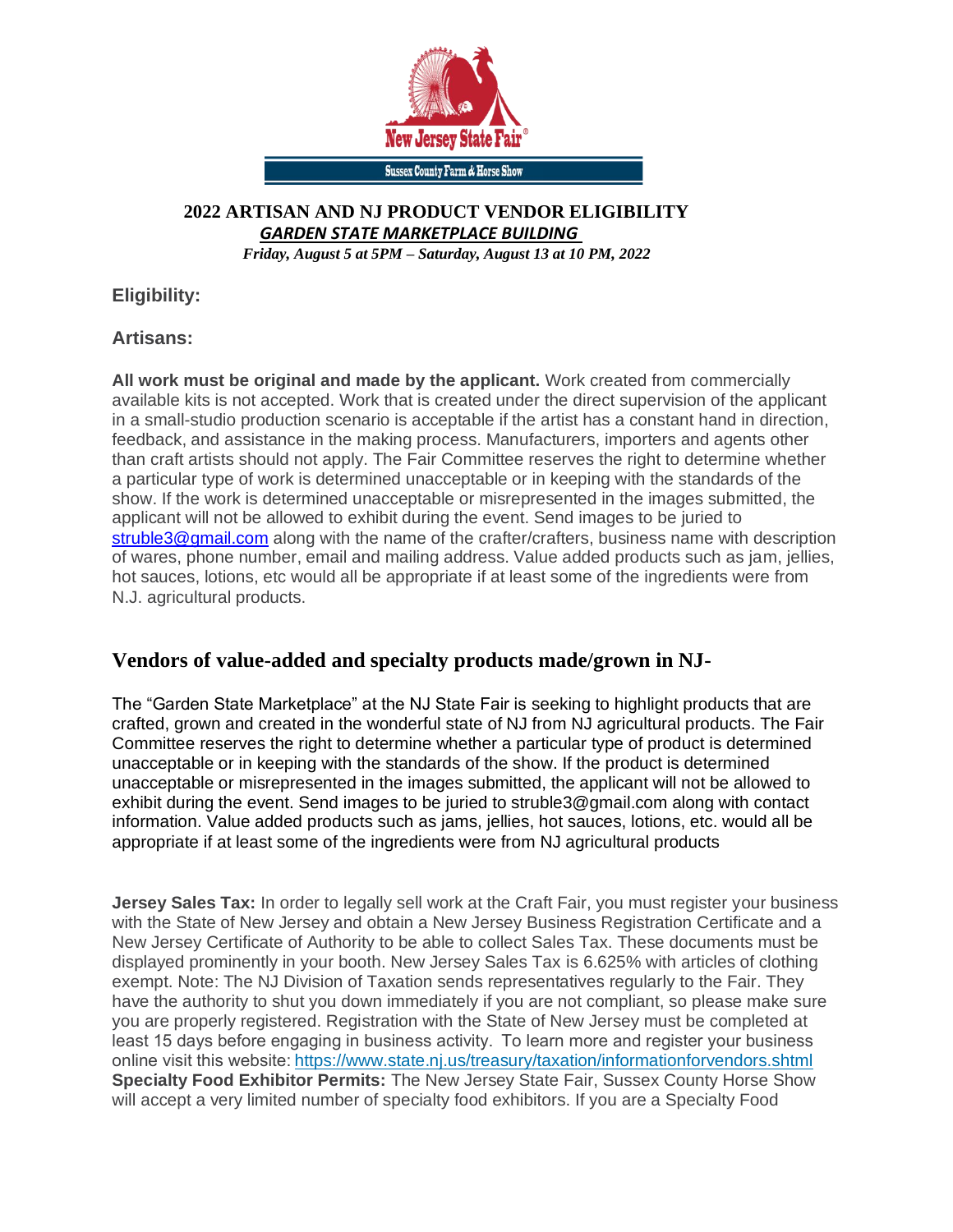

Exhibitor, you will need to apply for the following permits whether you sell open or prepackaged foods. You will need to apply for a food license from **Frankford Twp** and also complete and submit a temporary food application to the **Sussex County Division of Health***.* The Board of Health often visits our event. It is the exhibitor's responsibility to obtain these permits. Follow these direct links to the forms needed:[Frankford Twp](https://frankfordtownship.org/municipal/applications_forms/FoodVendorApplication_Temporary.pdf)and[Sussex County Division of Health](https://www.sussex.nj.us/FCpdf/2016.06.01%20Farmers%20MarketTemporary%20Retail%20Food%20Vendor%20Application%20Form%20T.pdf) 

# **BOOTH INFORMATION:**

**Exhibition Spaces & Fees:** The building that will house the show is a permanent building. The building has a concrete floor, permanent walls and roof with ceiling fans. The building is weather tight. Standard booth spaces measure 10 deep'x15 wide'. All booths include an additional 2' behind the booth for storage. A limited number of corner spaces are available and will be allotted on a first come basis.

We will provide you with one 10 foot table and two metal folding chairs at no additional cost. The building will be locked overnight. Once it is locked there will be no entry.

# **Artist Demonstrations:**

If you are interested in demonstrating in your booth or in a larger space please mark the appropriate space on your application and describe what would be involved in your demonstration. Reserve two booth spaces if needed.

# **Set Up / Break Down:**

Set up times/Parking – While we prefer for our Artisans and vendors to stay the entire length of the Fair, we understand that this can be difficult for some. Therefore, we are offering the option of a 5-day (group 1) or a four day (Group 2) event. Set up for those participating for the 9 days of the fair and Group 1(8/5-8/9) will be on Thursday 8/4 between 5:00-8:00p.m. Group 1 will need to remove everything from their space by the close of the Fair on Tuesday 8/9. Group 2 (8/10-8/13) will be able to set up on Wednesday morning from 8a.m.-12 noon. More details to follow about set up and breakdown will follow. The building has easy drive-up and unloading area, with exhibitors being able to drive up close to the building. Parking will be on a level flat designated area near the building. All displays must be free standing and supported. Nothing can be attached to the walls. Your display must be secure and free standing.

#### **Show Hours:**

Exhibitors are required to man their booth for the full duration of the event and all hours that it is open to the public. The Garden State Marketplace and the NJ State Fair will open at 5:00 pm on